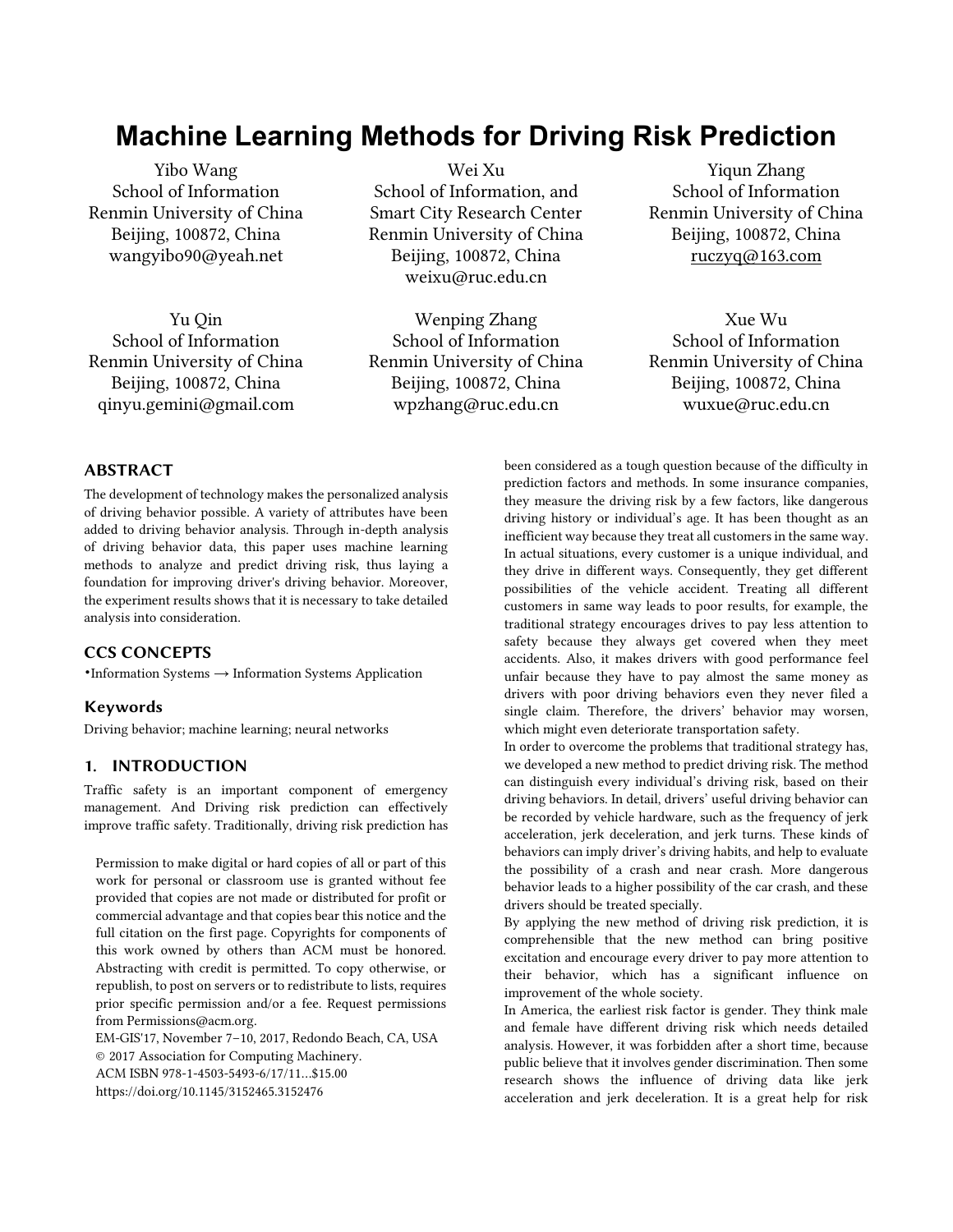control. Some countries and companies use these factors to analyze drivers' driving risk and improve the driving environment. For example, a study in the Netherlands showed that the applying of risk factors can reduce 5% of fatalities and 1000 less of the injured accident in Netherlands each year (Tselentis et al. 2017).

However, for the past few decades, limited by computing methods, researchers can only use basic models to analyze risk factors, which is helpful but not accurate enough. Traditional models cannot fully utilize the potential information of data and factors. Therefore, we consider applying machine learning methods in risk prediction, which helps us improve the accuracy of our model and pursue further latent risk factors to perfect the model.

In this paper, we are trying to build a practical model to evaluate the driving behaviors using machine learning methods. We select some representative features from behavior data and build a high-accuracy model to predict the possibility of vehicle violations. The model can be applied to help correct driving behavior for poor performance drivers, and make more contribution to the improvement of transportation environment. This paper is organized as follows. In Section 2, we present a compendium of current work on driving risk prediction and related research. We give the framework of the whole research we did in this paper in Section 3. Section 4 shows the experimental processes and results in detail. In Section 5, we display our conclusion and suggest the future work of UBI research.

## 2. LITERATUE REVIEW

Driving risk prediction has undergone the development process from unified risk assessment to personalized risk prediction. At the very beginning, the driving risk is evaluated according to the fixed information, such as the type of vehicles. However, under this mechanism, quality customers is not rewarded while nonquality customers is not penalized. Therefore, some researchers and practitioners began to develop in a non-fixed way in which driving risk is more dependent on human factors.

Human factors play a crucial role in vehicle accidents (Machin & Sankey, 2008). Both researchers and practitioners have invested great efforts in searching for a reasonable explanation of the relationship between human factors and accidents. In the beginning, the exploration for this area is focused on demographic factors, such as gender and age. For instance, research of Guo and Fang (2013) showed that young and old drivers were more likely to have an accident compared to others. However, demographic characteristics are not the essential causes of accidents. Driving behaviors are more likely to be responsible for the accidents (Ulleberg & Rundmo, 2003). Shaout and Adam (2011) analyzed the influence of speed, acceleration and fuel consumption on driving efficiency and safety. Johannes et al. (2013) showed that mileage was the strongest factor for predicting accidents. In addition to the data associated with the speed, some studies have also added vehicle engine data, such as engine speed, engine load and throttle position (Chen et al. 2015). Moreover, Shi et al. (2015) proposed that driving behaviors can be represented by throttle position, brake pressure because they cause the change of vehicle speed. Wang et al. (2015) were more concerned with instantaneous changes in driving behavior. They analyzed drivers' behaviors such as acceleration followed by deceleration, increasing accelerations or decelerations and decreasing accelerations or decelerations. Johnson and Trivedi (2011) highlighted the importance of turning in driving behavior research. What's more, Mercedes et al. (2016) used GPS to study the influence of location information for accidents.

At the same time, many research focused on algorithms in analyzing driving behaviors. Constantinescu et al. (2010) used principal component analysis to generate new variables and put them into Ward's hierarchical clustering algorithm for data analysis. McCall (2007) employed Bayesian learning method to predict braking behavior. Mudgalet al. (2014) employed hierarchical Bayesian regression to model speed of drivers. Augustynowicz (2009) classified drivers' driving risk into mild, neutral and aggressive using neural networks. Vaitkus et al. (2014) employed k-nearest neighbors to classify driving styles. Moreover, Ly et al. (2013) come up with a method using k-means and support vector machines to differentiate driving behaviors. Paefgen et al. (2013) employed logistic regression, neural networks and decision trees to predict accident risk. Their experiment results illustrated that neural networks outperformed logistic regression and decision trees in terms of accuracy while logistic regression is the most suitable classifier for its interpretability.

However, previous studies on driving behavior data were not deep enough. In order to get a better understand of the problem, this paper uses driving behaviors derived from real-world data to personalize drivers to help predict driving risk and help drivers improve their driving behaviors.

## 3. FRAMEWORK

Since driving risk prediction is a personalized strategy for users, it is necessary to make a detailed analysis of the user's driving behavior. We start from the driving data, and the data is preprocessed and combined to get the route data. Then from the route data, feature engineering is employed to get more features. Finally, the features are put into the classifier to build the model based on vehicles' records whether it violates traffic rules.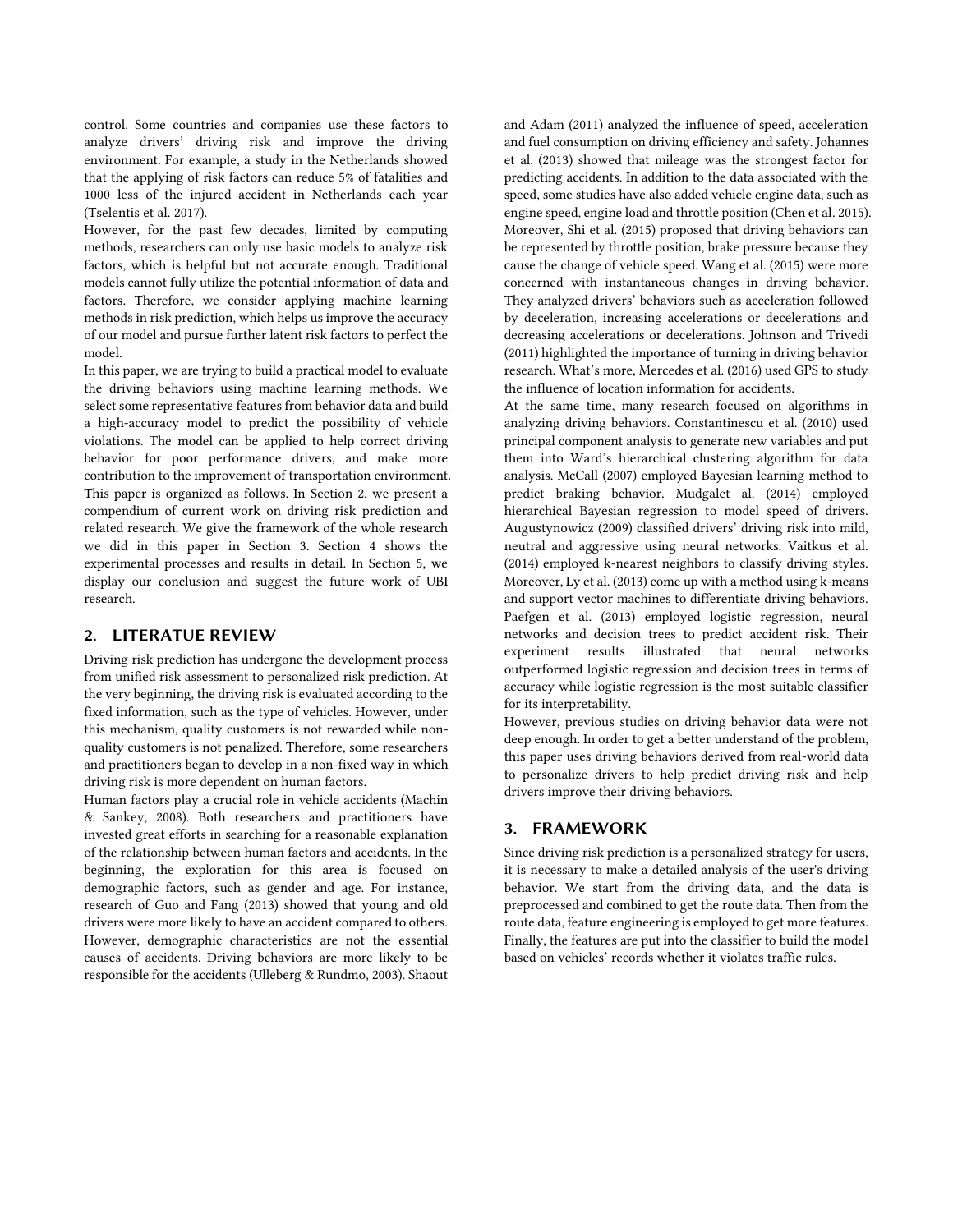

Figure 1. Framework of our proposed method

## 3.1 Data Preprocessing

The data we used is derived from multiple sources. A large amount of data will be generated by the driver in the process of driving the vehicle. In order to conduct a comprehensive evaluation of the driving behavior of drivers, we need to integrate the data from different sources. First, we do data cleaning on both trajectory data and instantaneous data and then we fill the missing values. In the data cleaning process, we mainly delete some outliers and check the consistency. Meanwhile, we uses mean imputation to fill the missing data. Cleaning data and filling in missing values can provide good data stability and foundation for subsequent model building. Then we integrate the above two kinds of data to get route data.

#### 3.2 Feature Engineering

After the data preprocessing, we carried out the feature engineering on the route data. First, we make a statistical analysis on the route data. For example, we calculate the maximum, minimum and average speed of the driver. Then, we have a combination of basic attributes to facilitate the feature extraction, such as speed and night driving combination. We calculate drivers' maximum, minimum and average speed at night driving. Previous studies focused on research on basic attributes, such as speed, mileage and so on. These basic attributes can reflect the user's driving behavior and driving risk to some extent, but the lack of more detailed analysis makes the evaluation of driving risk of drivers not comprehensive. For example, if two drivers drive different miles in the day and night, they are likely to be different in terms of driving risk. Separate

statistical analysis can make the description of driving behaviors more accurate.

#### 3.3 Prediction

After feature engineering, we put data into classifiers to build prediction models. In this paper, we choose a variety of classifiers for comparison. Alternative classifiers include support vector machines (SVM), random forests (RF) and neural networks (NN). SVM uses the kernel function to map attributes to high-dimensional space, and then use the optimal hyperplane to maximize the distinction between drivers whether violates traffic rules. RF will integrate the results of multiple decision trees to classify the driving behaviors. Moreover, NN classify the driving behaviors by mapping the features in a non-linear way.

## 4. EMPIRICAL ANALYSIS

## 4.1 Data Description

This paper uses real-world data to validate the proposed method. The raw data consists of two parts: instantaneous data and trajectory data. Instantaneous data records data such as the time, instantaneous speed and distance traveled in the process of vehicle moving. The trajectory data records the time and GPS information during the vehicle moving. GPS data allows us to locate the vehicle's trajectory in real time, which is important in calculating the turning data that cannot be calculated only when the instantaneous data is available. In this paper, the data of vehicles' violation records is used as a criterion to judge the driving risk. Finally, we got 260 violation data and 359 nonviolation data. The data attributes we eventually use are shown in Table 1. Each attribute is calculated twice by day and night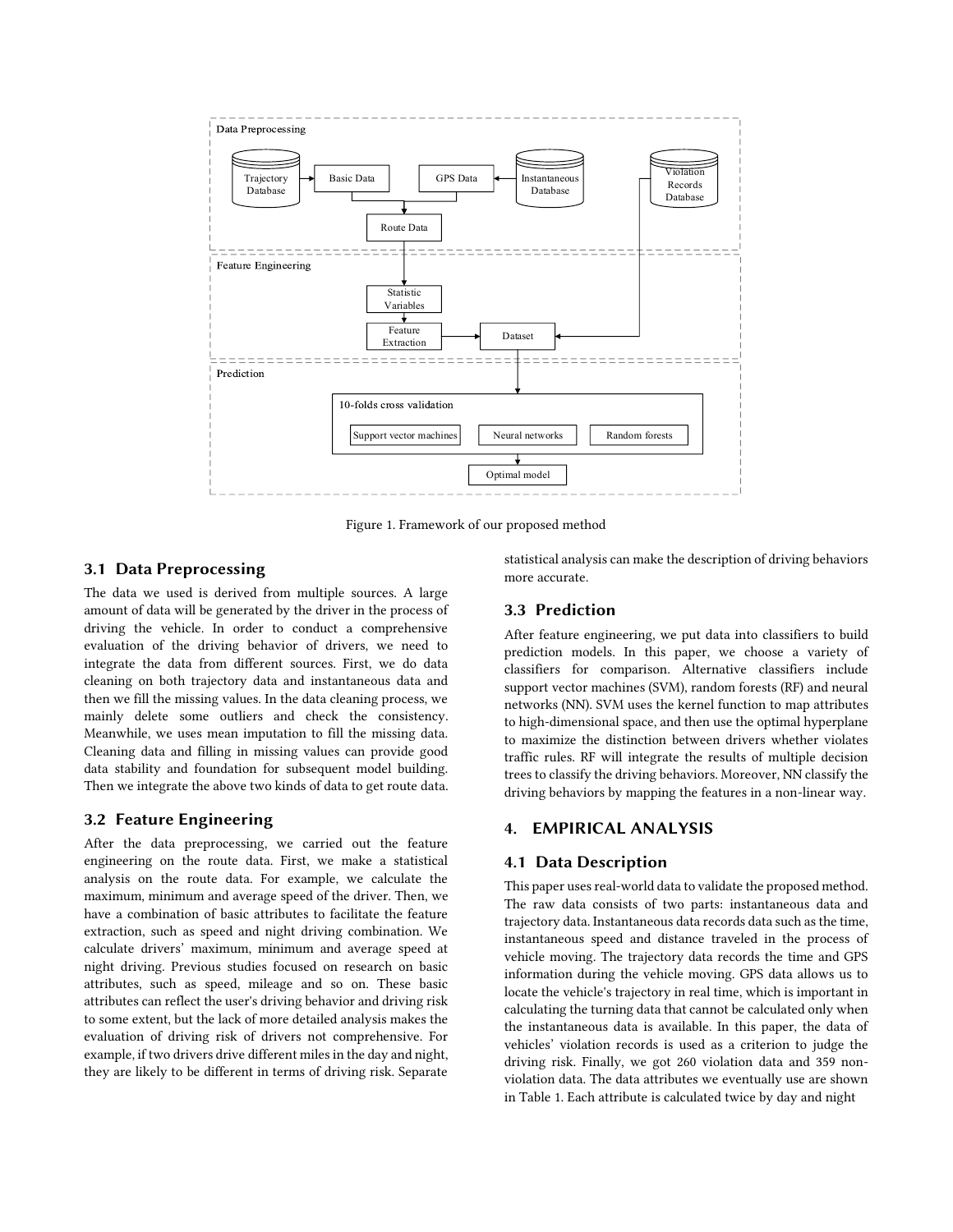Table 1. Attributes used in the experiments

| Attributes            | Description                                     |  |  |
|-----------------------|-------------------------------------------------|--|--|
| Speed_max             | Maximum speed of a vehicle                      |  |  |
| Speed_min             | Minimum speed of a vehicle                      |  |  |
| Speed_avg             | Average speed of a vehicle                      |  |  |
| Mileage_max           | Maximum number of miles for trips               |  |  |
|                       | of a vehicle                                    |  |  |
| Mileage_min           | Minimum number of miles for trips               |  |  |
|                       | of a vehicle                                    |  |  |
| Mileage_avg           | Average number of miles for trips of            |  |  |
|                       | a vehicle                                       |  |  |
| Jerk_acceleration_max | Maximum jerk acceleration times a               |  |  |
|                       | vehicle undergoes                               |  |  |
| Jerk_acceleration_min | Maximum jerk acceleration times a               |  |  |
|                       | vehicle undergoes                               |  |  |
| Jerk_acceleration_avg | Average jerk acceleration times a               |  |  |
|                       | vehicle undergoes                               |  |  |
| Jerk_deceleration_max | Maximum jerk deceleration times a               |  |  |
|                       | vehicle undergoes                               |  |  |
| Jerk_deceleration_min | Minimum jerk deceleration times a               |  |  |
|                       | vehicle undergoes                               |  |  |
| Jerk_deceleration_avg | Average jerk deceleration times a               |  |  |
|                       | vehicle undergoes                               |  |  |
| Jerk_turns_max        | Maximum jerk turn times a vehicle               |  |  |
|                       | undergoes                                       |  |  |
| Jerk turns min        | Minimum jerk turn times a vehicle               |  |  |
|                       | undergoes                                       |  |  |
| Jerk_turns_avg        | Average jerk turn times a vehicle               |  |  |
|                       | undergoes<br>fuel<br>$\sigma$<br>The<br>maximum |  |  |
| Fuel_consumption_max  | amount<br>consumed during vehicle running       |  |  |
| Fuel_consumption_min  | of fuel<br>minimum amount<br>The                |  |  |
|                       | consumed during vehicle running                 |  |  |
|                       | of fuel<br>amount                               |  |  |
| Fuel_consumption_avg  | The average<br>consumed during vehicle running  |  |  |
|                       |                                                 |  |  |

## 4.2 Evaluation criteria

To evaluate the performance of the proposed method, four different criteria are applied to measure different aspects of the experiment results. TP rate (Recall) refers to the ratio of the number of violation vehicles identified by the model and the number of violation vehicles. Precision is the ratio of the number of real violation vehicles identified by the model and the number of violation vehicles judged by the model including the misjudgments, which measures the pertinence of the model. However, precision and recall are contradictory for a model to some extent, so we introduce F-measure. F-measure is the weighted harmonic average of precision and recall, which can better measure the performance of the model in a more comprehensive manner. Moreover, FP Rate measures the misjudgment of the model. The confusion matrix is shown in Table 3, and the four criteria are defined below:

$$
TP Rate = \frac{TP}{TP+FN}
$$
 (1)

$$
FP Rate = \frac{FP}{FP + TN}
$$
 (2)

$$
Precision = \frac{TP}{TP + FP}
$$
 (3)

$$
F1 = \frac{2 \times \text{Precision} \times \text{Recall}}{\text{Precision} + \text{Recall}}
$$
(4)

Table 2. The Confusion Matrix

|                     |               | <b>Predicted Class</b> |               |  |
|---------------------|---------------|------------------------|---------------|--|
|                     |               | Violation              | Non-violation |  |
| <b>Actual Class</b> | Violation     | TP                     | FN            |  |
|                     | Non-violation | FP                     | TN            |  |

## 4.3 Experimental Results

We compare the performance of support vector machines with radial basis function as the kernel, random forests and neural networks on the dataset. In this experiment, we use data with attributes calculated separately in day and night.

Table 3 shows the results of our experiments. NN performs better than SVM and RF in all four evaluation criteria. The TP Rate of NN is 6.5% higher than that of SVM and RF, which means that NN can find more violation vehicles than the other two classifiers. In terms of FP Rate, NN outperforms SVM and RF with a lower value of 0.045, which means that the misjudgment of NN is low. The precision of NN is 0.969, which is 5.2% higher than that of SVM and 6.5% higher than that of RF. At last, as the weighted harmonic average of precision and recall, F-Measure of NN is higher than that of SVM and RF.

Table 3. Experiment results of three classifiers



Figure 2. Comparison of experiment results of three classifiers

Therefore, from the experimental results, NN is the most suitable algorithm for the study of driving behavior in the three classifiers.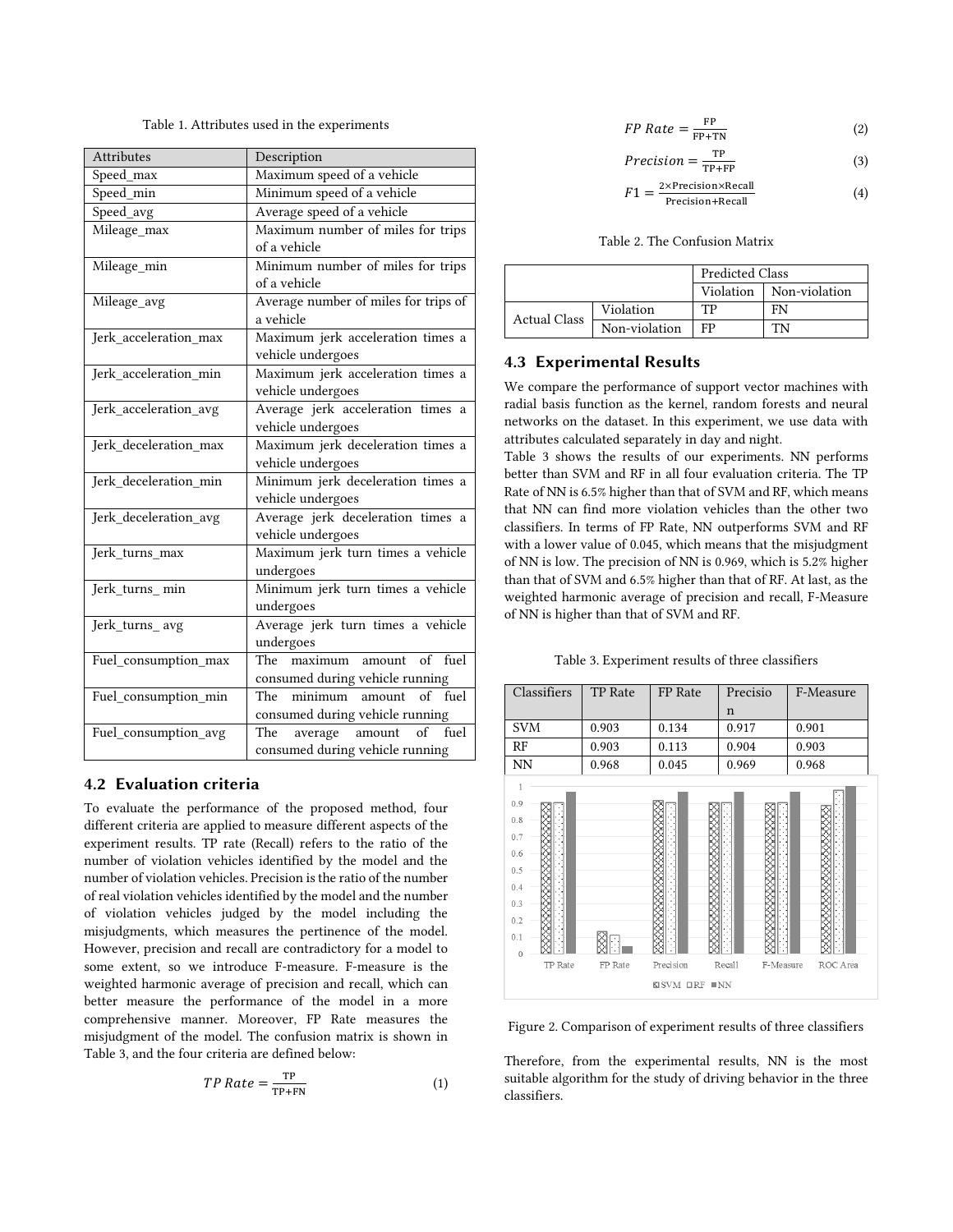## 4.4 Comparative experiment results

In order to further validate the effectiveness of our proposed model, we conducted a comparative experiment on a different dataset. The experiment compares that in the analysis of variables, whether detailed attributes can increase accuracy of the model. Data with detailed attributes refers that we calculate the attributes separately, for instance, max speed in day and max speed in the evening are two different attributes. The contrast experiment was performed on datasets that did not distinguish driving behaviors by driving time. Table 4 shows the results of the contrast experiment.

Table 4. Experiment results of the contrast experiment

| Classifiers | TP Rate | FP Rate | Precision | $F-$    |
|-------------|---------|---------|-----------|---------|
|             |         |         |           | Measure |
| <b>SVM</b>  | 0.903   | 0.134   | 0.917     | 0.901   |
| RF          | 0.903   | 0.113   | 0.904     | 0.903   |
| NN          | 0.968   | 0.045   | 0.969     | 0.968   |

Figure 3 shows the comparison of results between two experiments.







(b). FP Rate







(d). F-Measure

Figure 3. Comparison of experiment results between data with detailed attribute and the contrast

All evaluation criteria show that the model with detailed attributes outperforms model without detailed attributes. Therefore, detailed analysis can make the evaluation of driving behaviors more accurate.

## 5. CONCLUSIONS AND FUTURE WORK

Our research has implied that the possibility of vehicle violation is intensely relevant to driver's behavior, and it is worth to notice that outstanding machine learning algorithms play an important role in model building. We compared three different classifiers and pick the best model NN as the most suitable prediction algorithm. With the help of our high-accuracy predict model, we are able to evaluate a driver's behavior and help identify driving risk. Under the current circumstances, it is an enormous promote for society and surely has significant influence. Moreover, it is necessary to take a detailed analysis into consideration.

For the future work, we think the diversity of data source is necessary. More data can be helpful to improve the model. Furthermore, it is important to take more machine learning methods into consideration.